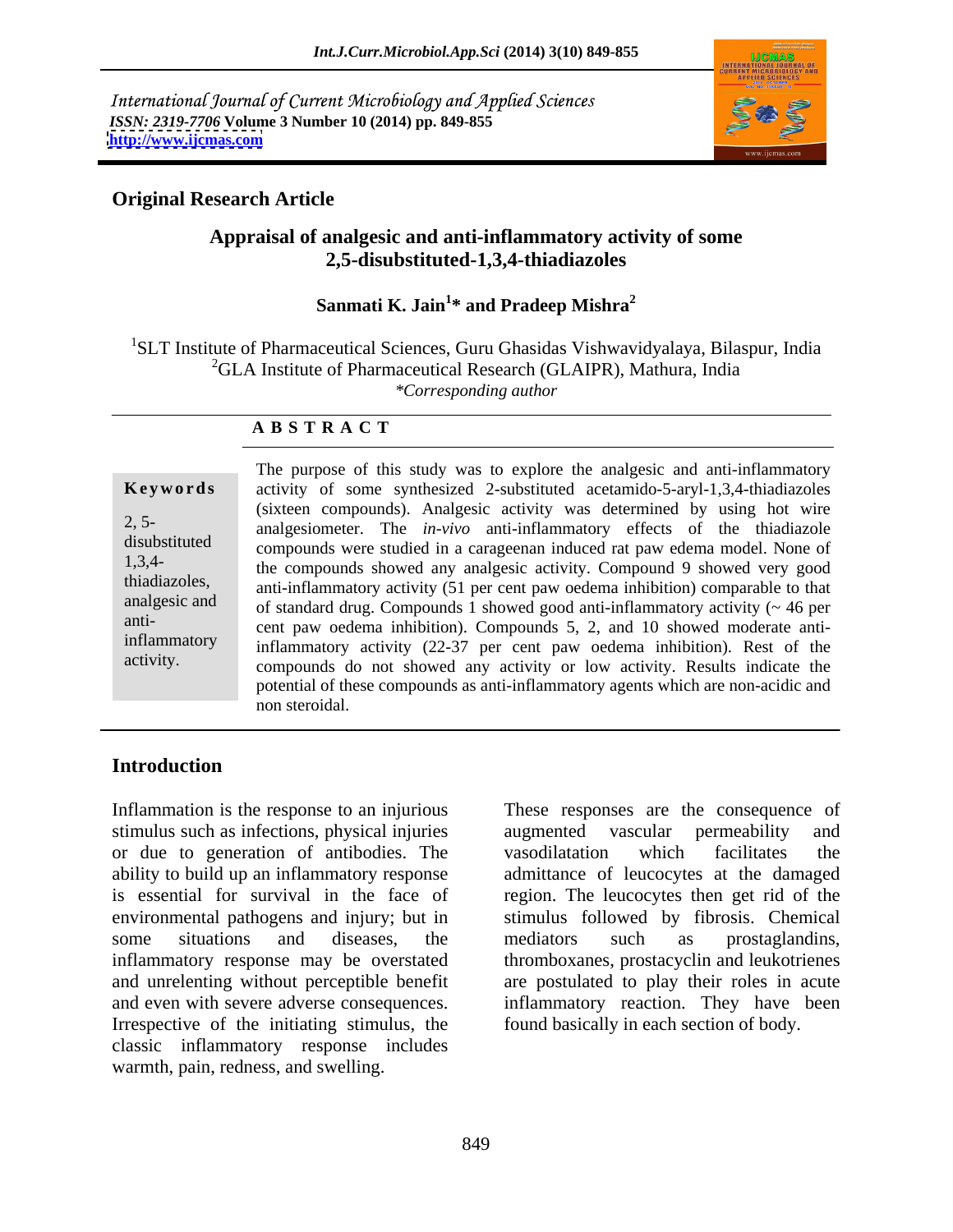involves the mediators like interleukins, role in this kind of inflammatory process carry out the analgesics and anti-

Nonsteroidal anti-inflammatory drugs and Mishra, 2014a,b) to find out their (NSAIDs) are one of the most widely used potential as analgesic and anti-inflammatory groups of therapeutic agents. NSAIDs are widely used in the treatment of rheumatoid arthritis and inflammatory diseases. **Materials and Methods** However, long-term NSAID use has been associated with gastrointestinal (GI) In the present study, albino rats (100-150 g) ulceration, bleeding and nephrotoxicity of either sex were used for determining the (Kimmey, 1992). The tendency of many acidic drugs to accumulate in stomach walls the synthesized compounds. The dose of the soon after oral absorption, as evidenced by compound was 100 mg/kg body weight. radioautography, has been considered as a Compounds were administered orally in all contributing factor to GI irritation (Shen, the studies. For the pharmacological 1981). In addition, cyclooxygenase (CO) evaluation, the compounds were suspended inhibition, which is the principle mechanism in water using Tween 80 as a suspending for analgesic and antiinflammatory agent. For all the studies, animals were properties of NSAIDs (Vane, 1971), has also divided into groups of 4 animals. The been associated with nephrotoxicity and GI absorber control group received the calculated side effects (Schoen and Vender, 1989). amount of normal saline. All the

However, their everyday and long term use temperature. is limited due to the presence of significant adverse side effects such as non-selective NSAIDs cause gastric injury which may problems and renal side effects. The both wire analgesiometer with an

Jain and Mishra, 2014a,b) have been administration of drug, which served as a

On the other hand the chronic inflammation reported to have anti-inflammatory and interferon and tumor necrosis factor  $\alpha$  gastrointestinal ulceration and other side  $(TNF-\alpha)$ , and a cytokine that plays a major effects. Therefore, it was thought useful to and whose production is associated with inflammatory activity on the synthesized some inflammatory diseases such as compounds (Jain and Mishra, 2004, 2011; rheumatoid arthritis (Spirchez *et al*., 2012; Jain, 2001) having the 1,3,4-thidiazole Mangge *et al*., 1995). nucleus with substitution on 2 and 5 position analgesic activity with minimal carry out the analgesics and antiand in continuation of the earlier work (Jain agents.

## **Materials and Methods**

analgesic and anti-inflammatory activity of amount of normal saline. All the experiments were carried out at room temperature.

## **Analgesic activity**

result in gastric ulceration, thromboembolic Analgesic activity was determined by using 1,3,4-thiadiazoles are an important class of over heating of the area surrounding the heterocyclic compounds and from the in- wire. The rats were then put into a rat holder depth literature review, it was observed that individually with the tail protruding out of thiadiazole derivatives (Schenone *et al*., the hole. The tail was then kept on the hot 2006; Rostom *et al*., 2009; Palaska *et al*., wire of the instrument in such a way that it 2002; Labanauskas *et al*., 2001; Chawla *et*  did not touch the wire. It is presumed that on *al*., 2012; Gilani *et al*., 2010; Moise *et al*., feeling pain, the rat would withdraw its tail. 2009; Sainy *et al*., 2009; Amir *et al*., 2008; The reaction time was noted before the hot wire analgesiometer with an arrangement for flow of cold water to avoid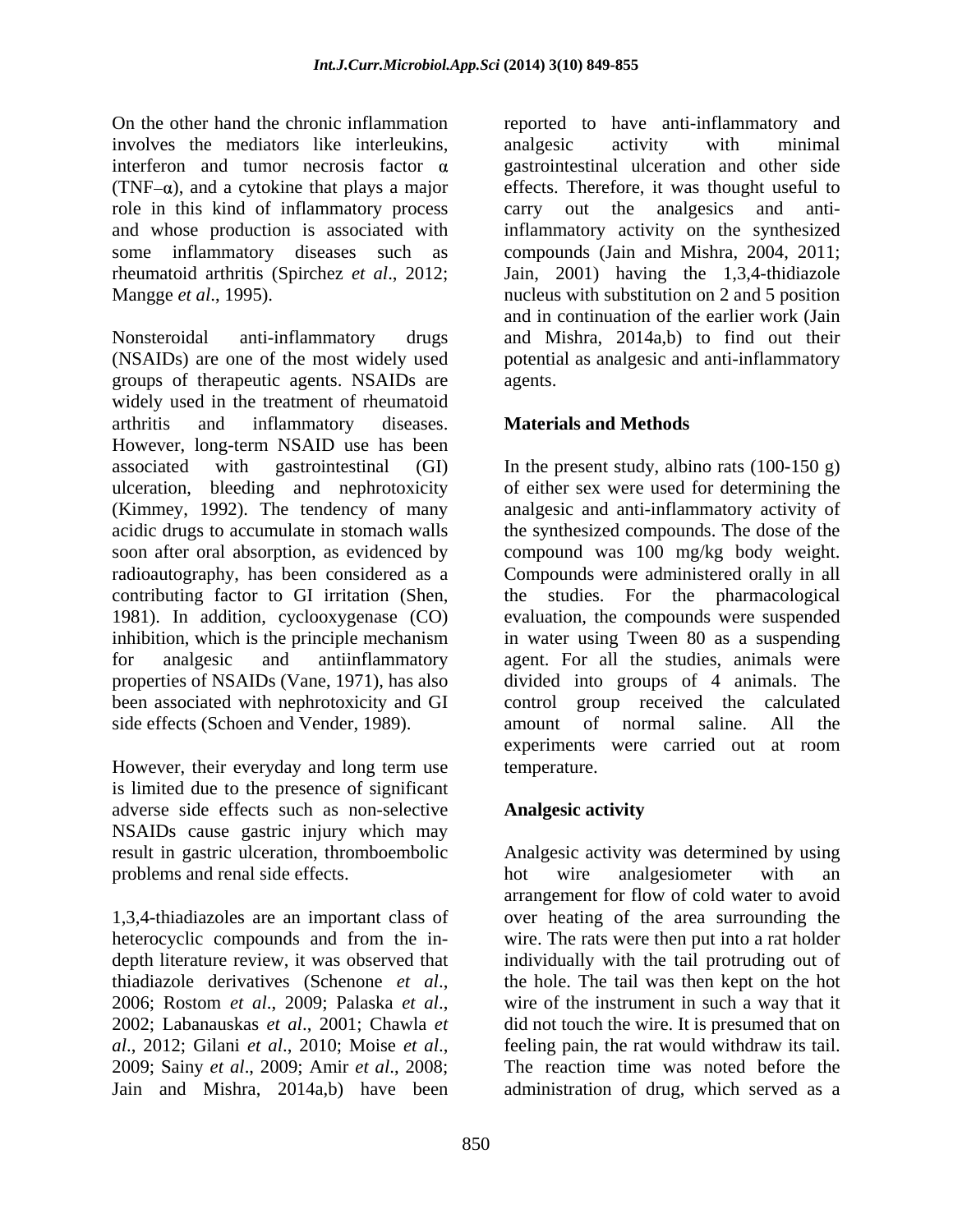control reading. The animals of various the different groups, each having five intervals up to 4 hours (D'Amour and Smith, minutes, 0.1 ml of 1 % carageenan

means of a curved cannula. Albino rats weighing (100-150 grams) were divided into

groups were then given the synthesized animals. Each rat was weighed and the compounds. The reaction time was noted compounds were administered according to after the administration of the drug at hourly their body weight. After the lapse of 30 1941). suspension was injected under the planter **Anti-inflammatory activity** rats. The right hind paw volume was again Carageenan induced rat paw edema method plethysmometer. For the control group, only was used in the present study. Initially right carageenan solution was injected into the hind paw volume of different groups of rats right hind paw of each rat and the paw was measured by the plethysmometer. The volume was measured by means of suspension was administered orally by plethysmometer (Winter *et al*., 1962). The minutes, 0.1 ml of 1 % carageenan aponeurosis of the right hind paw of albino measured after 3 hours by means of a results were reported in Table 1.

**Table.1** Anti-inflammatory Activity of the 2,5-disubstituted-1,3,4-thiadiazoles



| $Compound \mid R$ |                   |                                               | <b>Change in</b>       |                   | $log P^{*^{\#}}$ |
|-------------------|-------------------|-----------------------------------------------|------------------------|-------------------|------------------|
| No.               |                   |                                               | paw volume             | inhibition        |                  |
|                   |                   | $N$ -methyl-N-n-butylamino                    | $0.19 \pm 0.02768$ **  | 45.71             | 3.56             |
|                   |                   | Dicyclohexylamino                             | $0.25 \pm 0.02113*$    | 28.57             | 6.09             |
|                   |                   | Morpholin-1-yl                                | $0.33 \pm 0.02352$     | 5.71              | 1.91             |
|                   |                   | 4-Methyl piperidin-1-yl                       | $0.38 \pm 0.01712$     |                   | 3.72             |
|                   | CH <sub>3</sub> O | $\sum_{n=1}^{\infty}$ N-methyl-N-n-butylamino | $0.22 \pm 0.02476^*$   | 37.14             | 3.73             |
|                   |                   | $CH_3O$ Dicyclohexylamino                     | $0.29 \pm 0.01125$     | 17.14             | 6.25             |
|                   | CH <sub>3</sub> O | Morpholin-1-yl                                | $0.37 \pm 0.01980$     | 5.71              | 2.08             |
|                   | CH <sub>3</sub> O | 4-Methyl piperidin-1-yl                       | $0.42 \pm 0.02129$     |                   | 3.89             |
|                   | CH <sub>3</sub>   | $N$ -methyl-N-n-butylamino                    | $0.17 \pm 0.01983$ *** | 51.42             | 4.02             |
| 10                | CH <sub>3</sub>   | Dicyclohexylamino                             | $0.27 \pm 0.02516$     | 22.85             | 6.55             |
|                   | CH <sub>3</sub>   | Morpholin-1-yl                                | $0.30 \pm 0.01366$     | 14.28             | 2.37             |
| 12                | CH <sub>3</sub>   | 4-Methyl piperidin-1-yl                       | $0.42 \pm 0.02191$     |                   | 4.18             |
| 13                |                   | $N$ -methyl-N-n-butylamino                    | $0.58 \pm 0.01549$     | $\sim$ $\sim$     | 4.32             |
| 14                | Cl                | Dicyclohexylamino                             | $0.32 \pm 0.01788$     | 8.57              | 6.85             |
| 15                | Cl                | Morpholin-1-yl                                | $0.44 \pm 0.01788$     |                   | 2.68             |
| 16                | C <sub>1</sub>    | 4-Methyl piperidin-1-yl                       | $0.46 \pm 0.01722$     | $\sim$ 100 $\sim$ | 4.48             |
|                   |                   | Control#                                      | $0.35 \pm 0.03087$     |                   |                  |
|                   |                   | Phenyl butazone (Standard drug)               | $0.16 \pm 0.02390$ *** | 54.28             |                  |

**\*** The difference is statistically significant (P<0.05) when compared with control; \*\*\* The difference is statistically significant (P<0.005) when compared with control;  $*$  Carragenan only; **#** Carragenan only; **\* #**Calculated by using ACD ChemSketch 12.0 [\(www.acdlabs.com](http://www.acdlabs.com))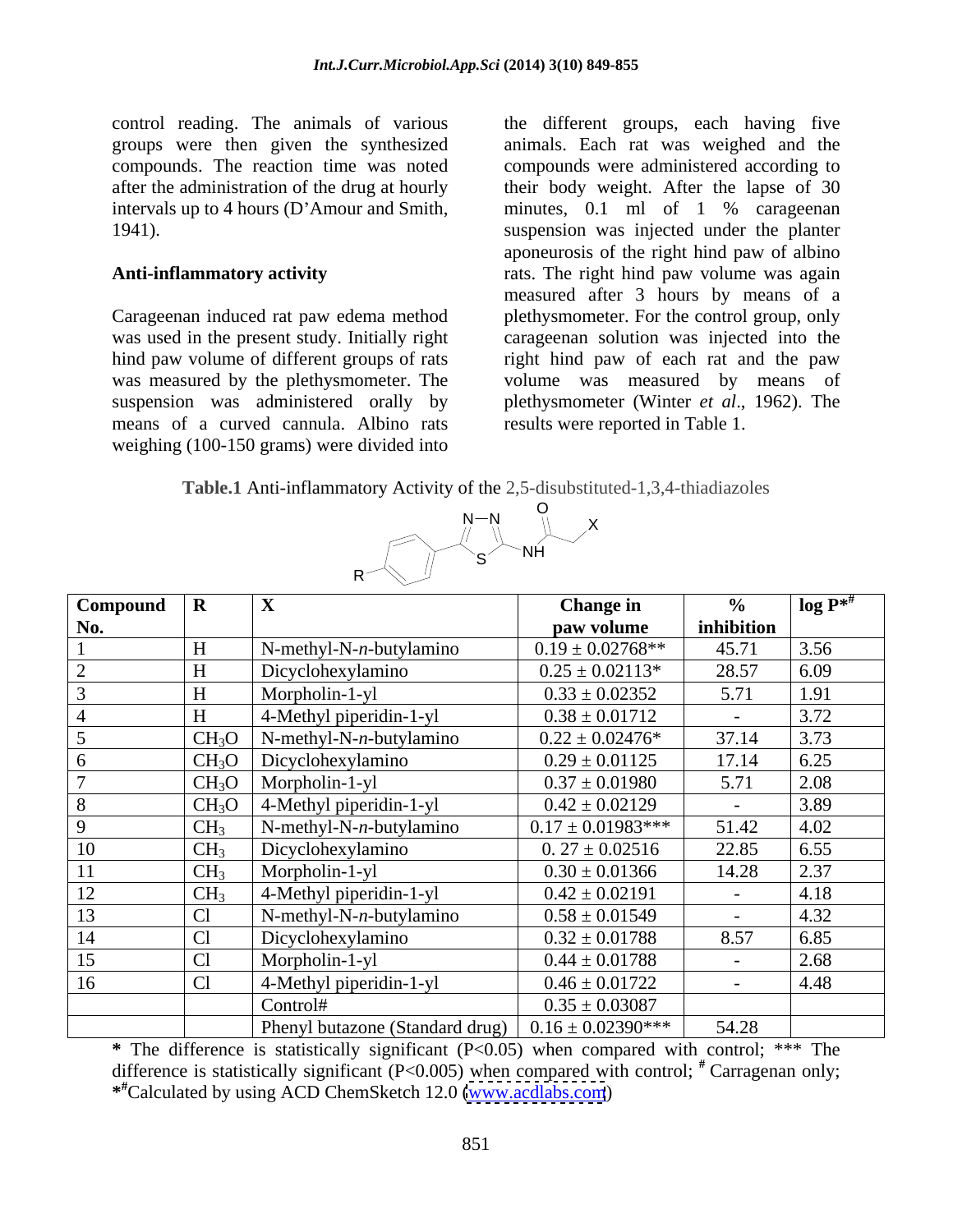None of the compounds gave any analgesic compounds do not have any potential for

Compound 9 showed very good antiinflammatory activity (51 per cent paw anti-inflammatory activity  $($   $\sim$  46 per cent

**Results and Discussion and 10 showed moderate anti-inflammatory** Analgesic activity **inhibition**). Rest of the compounds do not activity (22-37 per cent paw oedema showed any activity or low activity.

effect, this indicates that the synthesized Results indicate that *p*-Chloro substitution in analgesic activity. thiadiazole ring) results in reduction Anti-inflammatory activity **activity** activity (compounds 13, 15 and 16). oedema inhibition) comparable to that of activity, this may be due to the presence of standard drug. Compounds 1 showed good electron withdrawing group in the aryl ring **Results and Discussion** and 10 showed moderate anti-inflammatory<br> **Analgesic activity** (22-37 per cent paw oedema<br>
inhibition). Rest of the compounds do not<br>
showed any activity or low activity.<br>
Effect, this indicates t the aromatic ring (at position 5 of 1,3,4- (compound 14) or loss of anti-inflammatory Although compounds 13 and 16 have logP value comparable with that of most active compound 9 but devoid of biological which is not favorable.



**Fig.1** General structure of 2,5-disubstituted -1,3,4-thiadiazoles



**Fig.2a** Graph between % paw oedema inhibition and logP for compounds 1-16 (3D column plot)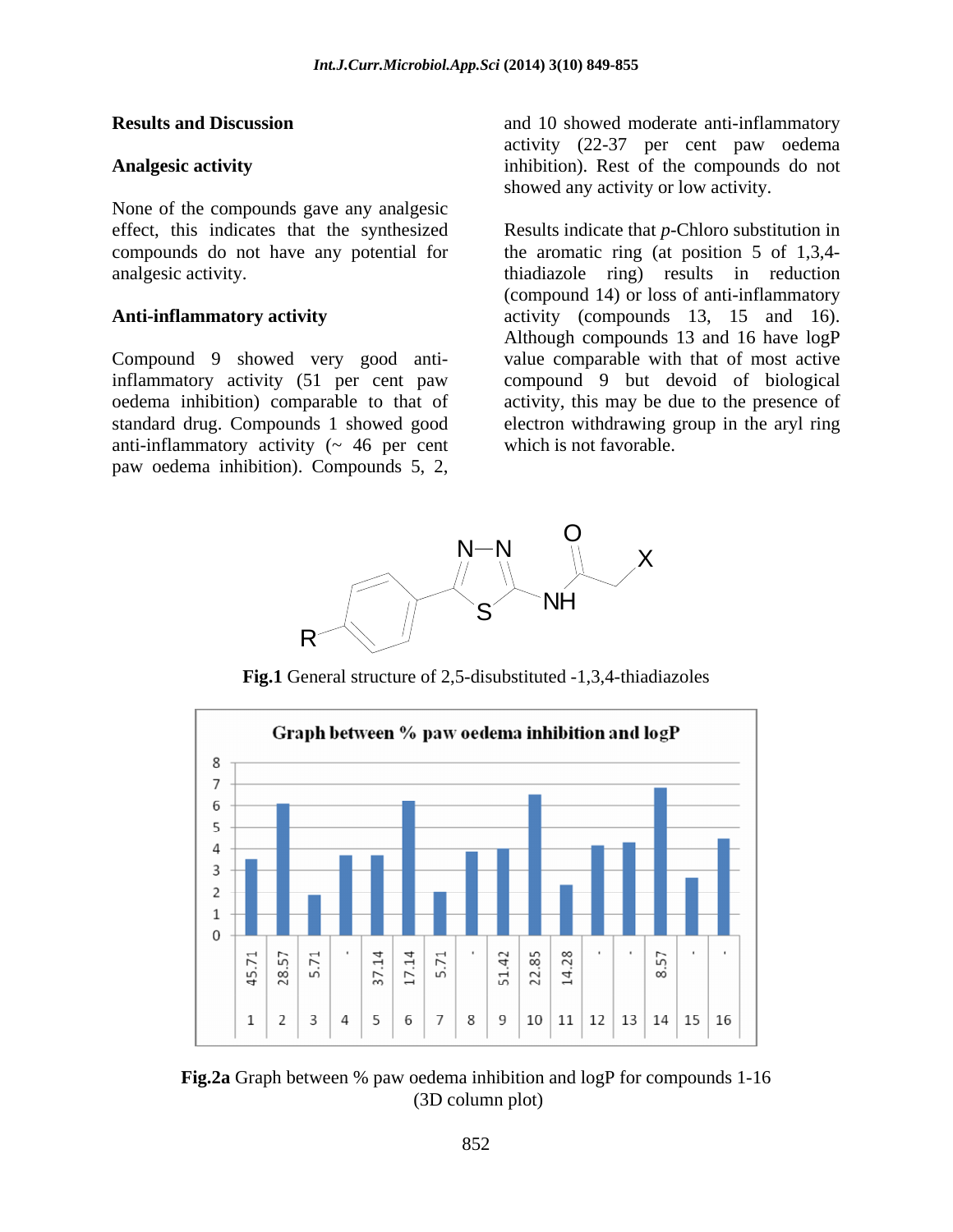

**Fig. 2b** Graph between % paw oedema inhibition and logP for compounds 1-16 (Radar plot)

Compound 2 has moderate activity that may methyl-N-n-butylamino group is devoid of bioavailability. In compounds where X is N methyl-N-*n-*butylamino group are more [Morpholine and 4-Methyl piperidine] (Fig

result in loss of activity whereas by methyl group result in slightly more activity as<br>compared to unsubstituted derivatives inhibition), due its optimum lipophilicity.

be due to the presence of rigidity activity. Morpholine substituted derivative incorporated in the molecule (cyclohexyl (less lipophilic) is less active whereas 4 ring; metabolic susceptibility decreased). It methylpiperidine substituted derivatives has higher lipophilicity and less active as (4,8,12 and 16) are inactive. Graph between compared to the most active compound 9, % paw oedema inhibition and logP for which may be due to less absorption and compounds 1 to16 is shown in Fig 2a (3D column plot) and Fig 2b (Radar plot).

active than heterocyclic analogs Assessment of analgesic and anti-1). 2,5-disubstituted-1,3,4-thiadiazoles (sixteen Morpholine and 4-Methyl piperidine compounds showed any analgesic activity. substituted derivatives are not active or less Compound 9 showed very good antiactive. Overall substitution in phenyl inflammatory activity (51 per cent paw aromatic ring at 2 position of 1,3,4- oedema inhibition) comparable to that of thiadiazole ring by methoxy (CH<sub>3</sub>O) result standard drug. Compounds 1 showed good in slightly lesser activity, and chloro (Cl) anti-inflammatory activity (~ 46 per cent compared to unsubstituted derivatives activity (22-37 per cent paw oedema (compound 1-4). Among the unsubstituted inhibition). Rest of the compounds do not derivatives (compound 1-4), compound 1 showed any activity or low activity. Results having N-methyl-N-*n-*butylamino group is indicate the potential of these compounds as highly active  $($   $\approx$  46 per cent paw oedema anti-inflammatory agents which are non-Compound 2 has moderal exitivity that may<br>
elempthe the condomical correlation of the presence of rigidity<br>
incorporated in the molecule (cyclohexyl<br>
incorporated in the molecule (cyclohexyl<br>
incorporation is less active s Assessment of analgesic and antiinflammatory activity of some synthesized compounds) were done. None of the paw oedema inhibition). Compounds 5, 2, and 10 showed moderate anti-inflammatory acidic and non steroidal. Substitution in the aryl group at 5-position of 1,3,4-thiadiazole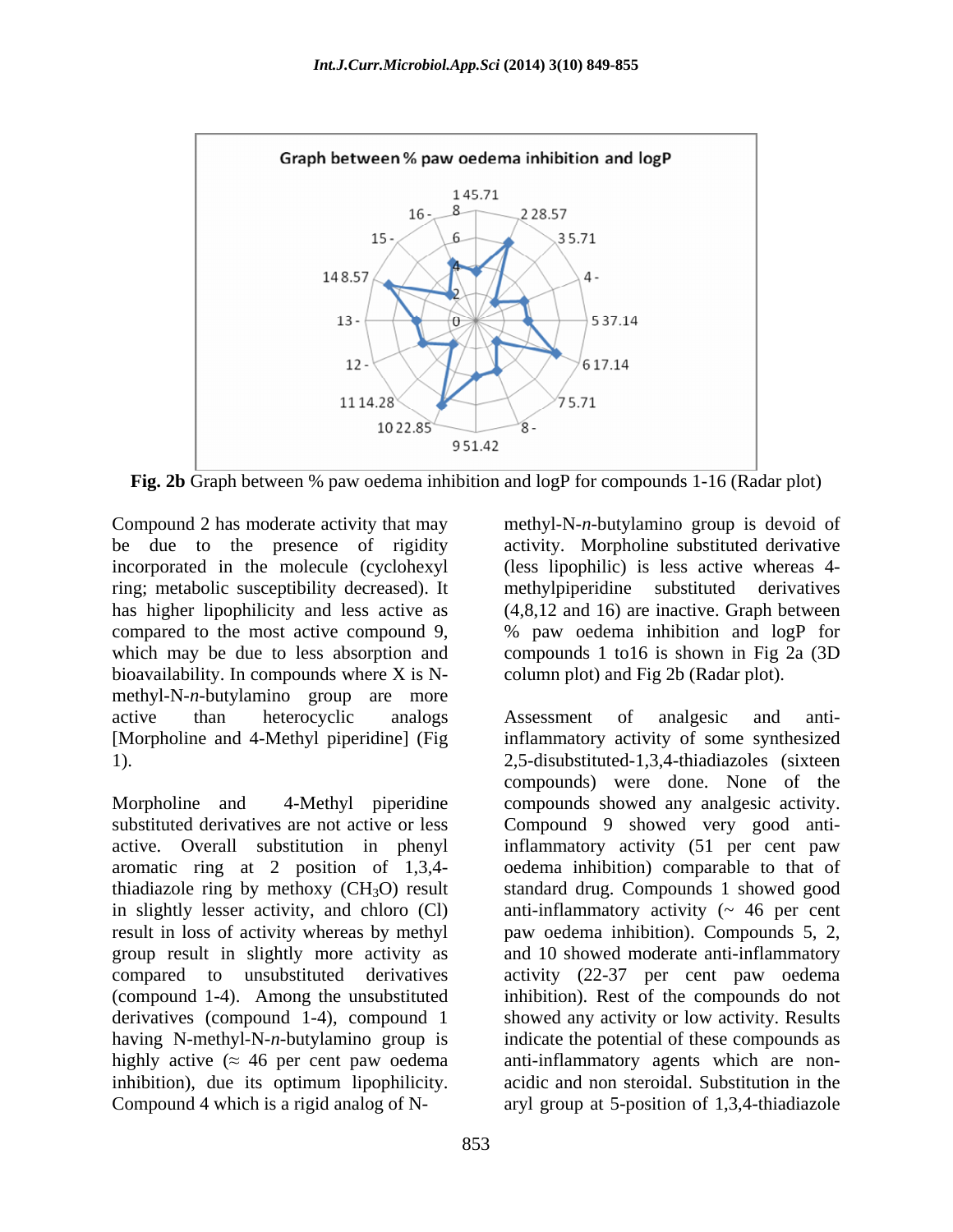nucleus result in reduction  $(CH<sub>3</sub>O)$  or loss of activity (Cl) whereas methyl group result in slight increase in activity as compared to the thiadiazole and 1,3,4-oxadiazole unsubstituted derivative. 4-methylpiperidine derivatives are less active or devoid of biological activity. Further work may help in Jain, S.K., Mishra, P., 2004. Preparation and designing and developing more potent

The authors are thankful to Head, ethanoyl]amino-5-aryl-1,3,4- Department of Pharmaceutical Sciences, Dr. H.S. Gour Vishwavidyalaya, Sagar (M.P.) for providing necessary facilities. One of the Jain, S.K., Mishra, P., 2014a. Study of authors, SKJ is grateful to UGC, New Delhi (India) for award of research fellowship during Ph.D. The authors are also thankful to Head, SLT Institute of Pharmaceutical Sciences, Guru Ghasidas Vishwavidyalaya, Jain, S.K., Mishra, P., 2014b. Evaluation of Bilaspur (CG) for moral help and support. analgesic and anti-inflammatory

- Amir, M., Kumar, H., Javed, S.A., 2008. Jain, S.K., PhD thesis, Dr. H.S.Gour<br>Condensed bridgehead nitrogen University (Sagar, India, 2001). pharmacological activities of 1,2,4  $triazolo$ -[3,4-b]-1,3,4-thiadiazole  $73$ . derivatives of ibuprofen and biphenyl- 43(10): 2056-66*.*
- Chawla, G., Kumar, U., Baw, S., Kumar, J.,<br>2012 Syntheses and evaluation of thiol and 2-amino-5-(3.4-2012. Syntheses and evaluation of 1,3,4-thiadiazole derivatives. J.  $56(8): 617-9$ .
- D'Amour, F.E., Smith, D.L., 1941. A<br>method for determining loss of pain W., Schauenstein, K., 1995. Serum sensation*.* J. Pharmacol. Expt. Therap.
- Gilani, S.J., Khan, S.A., Siddiqui, N., 2010. Inflammation parameters and clinical<br>Synthesis and pharmacological subtypes. Arthritis Rheum. 38(2): 211-

evaluation of condensed heterocyclic 6 substituted 1,2,4-triazolo-[3,4-b]-1,3,4 thiadiazole and 1,3,4-oxadiazole derivatives of isoniazid*.* Bioorg. Med. Chem. Lett. 20(16): 4762-5.

- selective non acidic NSAIDs. diuretic agents. Indian J. Chem. evaluation of 1, 3, 4-thiadiazole as 43B:184-188.
- **Acknowledgement** Jain, S.K., Mishra, P., 2011. Synthesis and evaluation of some 2-[substituted) thiadiazoles as diuretic agents*.* Asian J. Chem. 23(3): 1305-8.
	- analgesic and anti-inflammatory activity of some 2-substituted acetamido-5-aryl-1,3,4-thiadiazoles*.* Euro. J. Exp. Bio. 4(2): 337-341.
- **References** 1,3,4-thiadiazoles. Der Pharmacia analgesic and anti-inflammatory activity of some 2,5- disubstituted- 1,3,4-thiadiazoles. Der Pharmacia Lettre. 6(3):146-150.
	- Jain, S.K., PhD thesis, Dr. H.S.Gour University (Sagar, India, 2001).
	- heterocyclic system: synthesis and Kimmey, M.B., 1992. NSAID, ulcers and prostaglandins. J. Rheumatol*.* 19: 68- 73.
	- 4-yloxy acetic acid. Eur. J. Med. Chem. Gaidelis, P., Brukstus, A., Dauksas, V., 43(10): 2056-66<br>43(10): 2001. Synthesis of 3-(3,4anti-inflammatory, analgesic and dimethoxyphenyl)-1,3,4-thiadiazole ulcerogenic activities of 1,3,4 oxadiazole and 1,2,4-triazolo[3,4-b]-<br>
	1.3.4-thiadiazole derivatives I 56(8): 617-9. Labanauskas, L., Kalcas, V., Udrenaite, E., Gaidelis, P., Brukstus, A., Dauksas, V., 2001. Synthesis of 3-(3,4 dimethoxyphenyl)-1 H-1,2,4-triazole-5 thiol and  $2\text{-amino-5-(3,4-}$ derivatives exhibiting antiinflammatory activity. Pharmazie. 56(8): 617-9.
	- Enzyme Inhib. Med. Chem. 27(5): 658-<br>
	Mangge, H., Kenzian, H., Gallistl, S.,<br>
	Neuwirth, G., Liebmann, P., 65. Neuwirth, G., Liebmann, P., method for determining loss of pain W., Schauenstein, K., 1995. Serum<br>sensation I Pharmacol Expt Therap cytokines in juvenile rheumatoid 72: 74-78. arthritis. Correlation with conventional Mangge, H., Kenzian, H., Gallistl, Neuwirth, G., Liebmann, P., Kaulfersch, W., Beaufort, F., Muntean, W., Schauenstein, K., 1995. Serum cytokines in juvenile rheumatoid inflammation parameters and clinical subtypes. Arthritis Rheum. 38(2): 211-